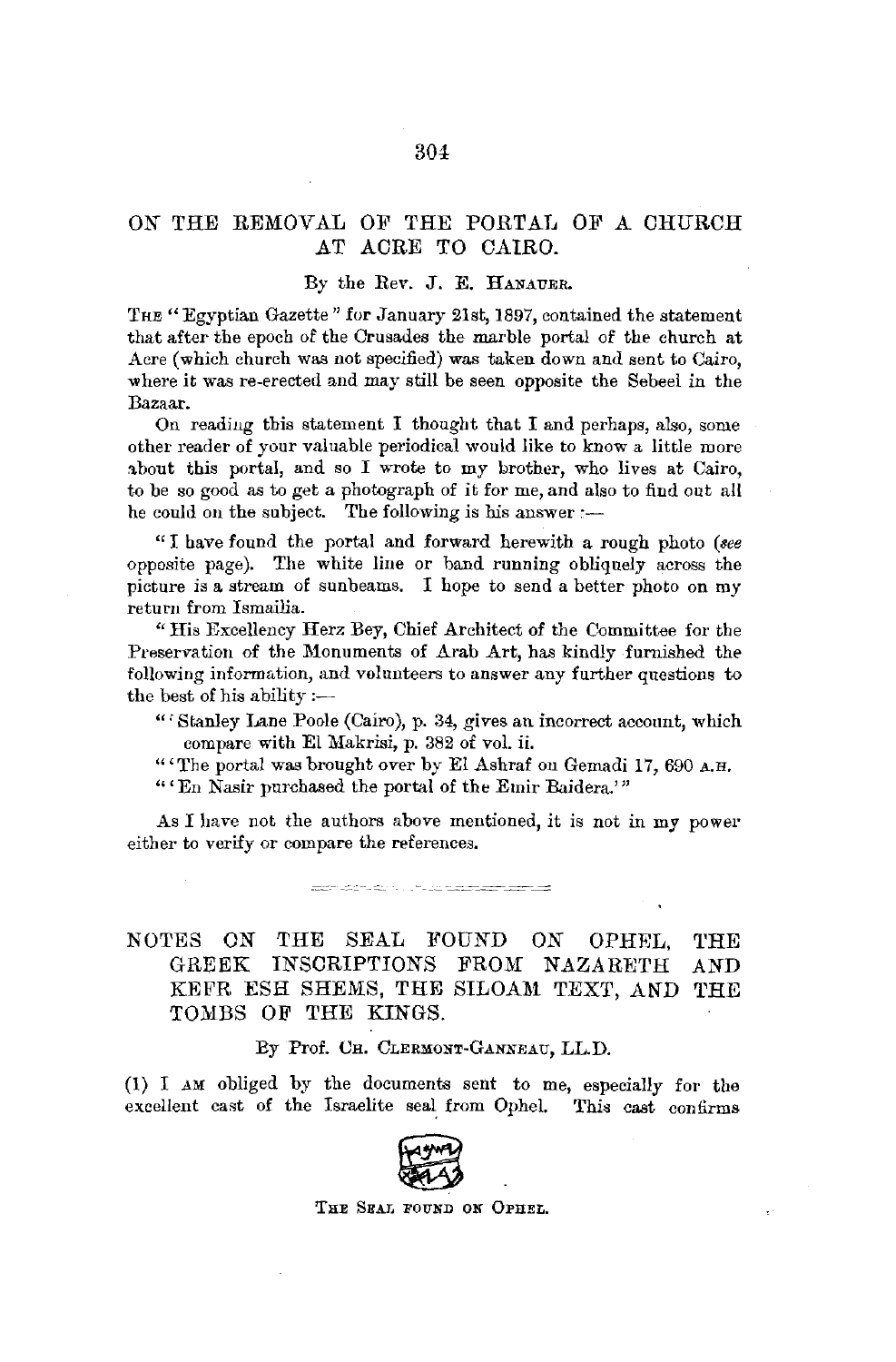

PORTAL OF A CHURCH AT ACRE, NOW IN CAIRO.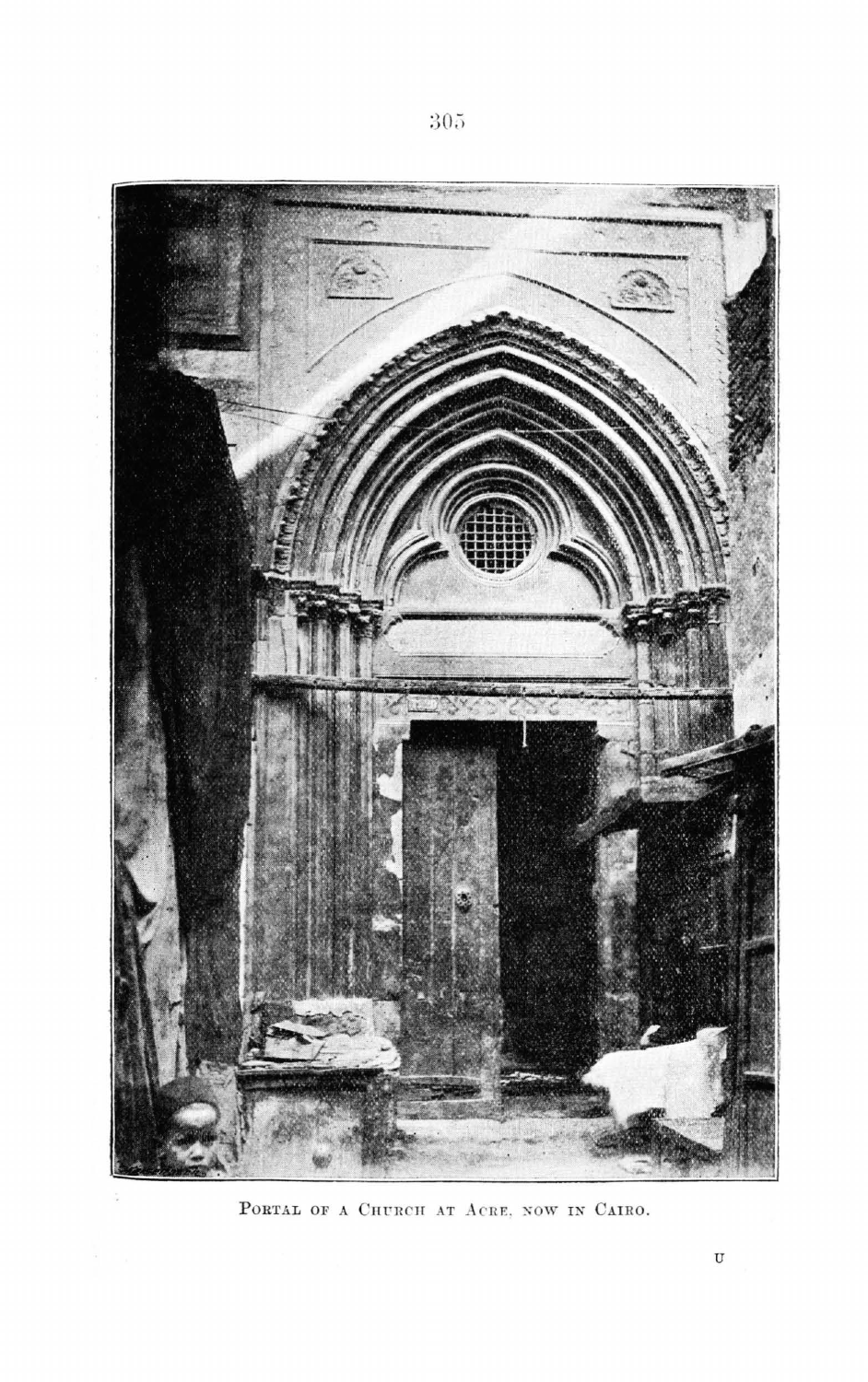me in the reading I have proposed for the second name: Pedayahu, **i:-T"l"'T!J,** which is quite biblical,' instead of *Paryaliu,* which is inexplicable.

(2) The Greek inscription given on p. 188 of the July *Quarterly Statement* had already been published and explained by me in my " *Études* d'Archeologie Orientale" (vol. ii, October number, 1896, p. 142). It is there pointed out that in the fourth line one must read the name of the famous city of Hippos in the Decapolis, the site of which *(Susieh)* I had before determined near the locality ( *Sajfureh)* whence the inseription comes; the true reading is:  $\sigma o \phi \hat{n} s \delta d \phi'' \eta \pi \sigma o v$ , "of the wise Hippos." not, as Dr. Murray read,  $\Sigma o \phi \hat{\eta} s \delta' d\phi i \pi \pi o \nu$ , "of Sophe, the horseless." The copy of Dr. Porter enables the first word of the last line to be amended in my previous transcription; **ZHCANT'** in place of **HCANT'.** 

(3) The inscription on p. 195 should read-

Evλογητος κ(υριο)ς οτι εισηκουσεν της φωνης της δεησεως μου , κ(υριο)ς Bonθos μου και υπερασπιστης μου, επ'αυτω η δοξα, επυηθη<sup>2</sup> (?) Βην(ι',αμην.

It is composed essentially of passages from the Psalms.

That on p. 194 should read **YC**  $\Theta EOC = \epsilon$  is  $\theta \epsilon$  os  $=$  "there is only one God."

(4) P. 204. *The SilJam Te.xt.-The* novel and paradoxical theory put forth by Mr. Pilcher, according to which the Hebrew inscription of the Siloam tunnel would date from the epoch of Herod, appears to me to be inadmissible from a palæographic as well as a historical point of view. It rests essentially upon a material observation which, *let* it be said in passing, I was the first to make *(see* my "Recueil d'Archéologie Orientale,'' vol. i, p. 295, 1888), but from which one may draw quite different conclusions; it is that the Hebrew text is cut in a *large rectangular cartouche* of which it only occupies hardly the inferior half; above is a large empty space, which was evidently destined to receive something which has never been engraved there. Mr. Pilcher has supposed that this *something* may have been a Greek inscription, but, as I have expressly pointed out, one may suppose, with more probability, that it .was, for example, a preamble to the inscription which in its actual state begins very abruptly; or, still better, a *bas relief* in the Egyptian or Assyrian manner, showing the miners at work at the psychological moment, when the two gangs, north and south, met in the middle of the tunnel. This last conjecture would agree well with the two words, otherwise very difficult to explain, with which the inscription begins :- "This is the piercing **i17. דוכלבד**ן, and this is the manner in which it was made" (the explanation follows). These two first words would be **in** some sort the legend of the scene which one prvposed to engrave above the text.

As to the employment of the ancient alphabet of Phœnician origin

1 I Chron. xxvii, 20, Pedaiah. *See* also 2 Kings xxiii, 36; 1 Chron. iii, 18,  $\&c.,$  where the name is spelt **.11:** 

<sup>2</sup>*l-1rriuJrrt?*